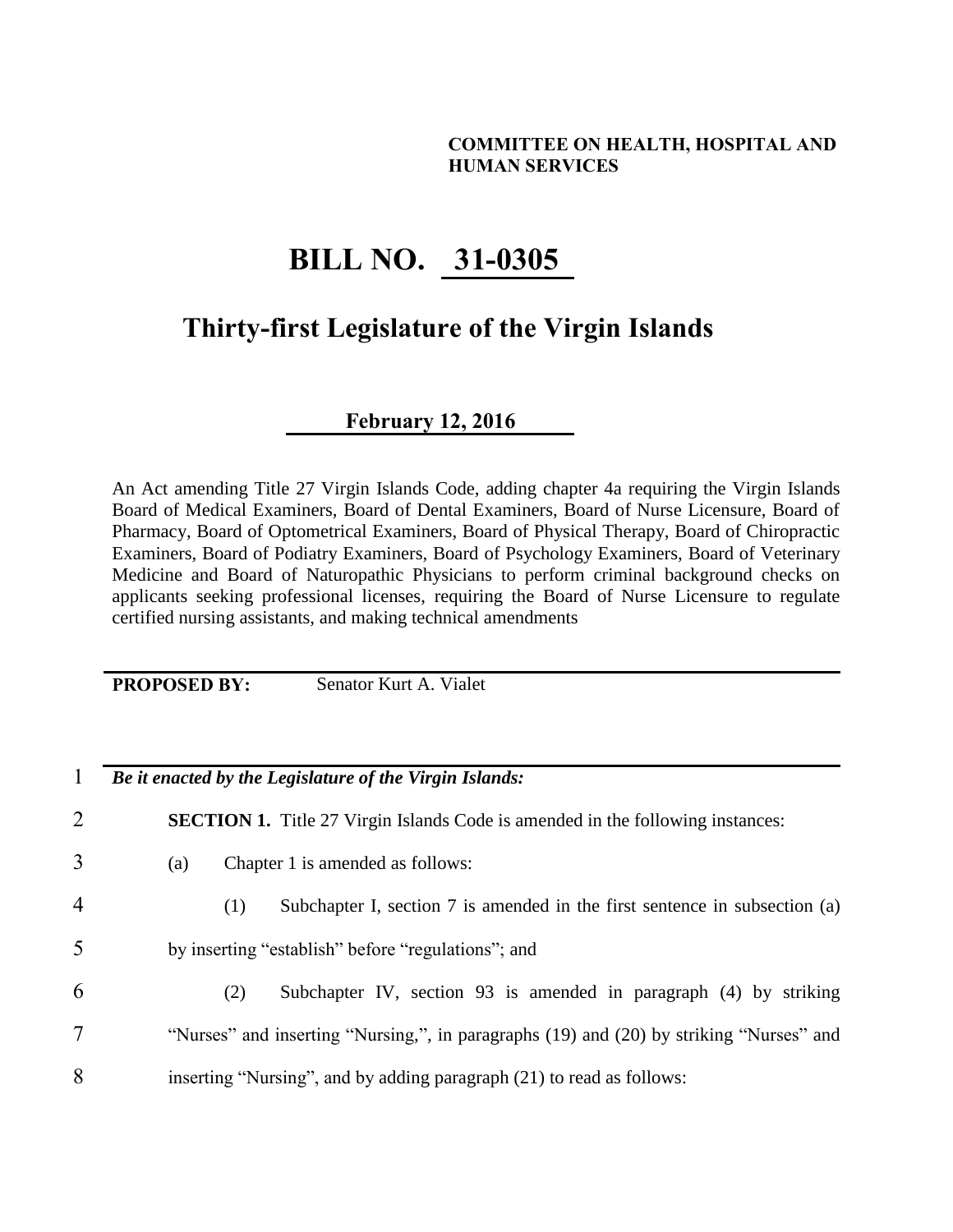"(21) Regulate Certified Nursing Assistants."

## **SECTION 2.** Title 27 Virgin Islands Code is amended by adding chapter 4a to read as follows:

 "**Chapter 4a Mandatory Criminal Background Checks for applicants licensed by the Boards of Medical Examiners, Dental Examiners, Nurse Licensure, Pharmacy, Optometrical Examiners, Physical Therapy, Chiropractic Examiners, Podiatry Examiners, Psychology Examiners, Board of Veterinary Medicine and Naturopathic Physicians** 

 **§210.** (a) The Virgin Islands Board of Medical Examiners, the Board of Dental Examiners, the Board of Nurse Licensure, the Board of Pharmacy, Board of Optometrical Examiners, the Board of Physical Therapy, the Board of Chiropractic Examiners, the Board of Podiatry Examiners, the Board of Psychology Examiners, Board of Veterinary Medicine and the Board of Naturopathic Physicians shall conduct, with the assistance of the Virgin Islands Police Department, a criminal background check by exchanging fingerprint data with and receiving criminal history record information from the Federal Bureau of Investigation for every applicant licensed by the respective board, and every such applicant who is seeking an initial license under this title must pass a criminal background check as a condition of licensure.

 (b) The requirement to pass a criminal background check also applies to dental assistants regulated by the Board of Dental Examiners under chapter 1, subchapter III and certified nursing assistants regulated by the Board of Nurse Licensure under chapter 1, 21 subchapter IV.

22 (c) All information obtained as a result of the criminal background check made under subsection (a) must be used for official governmental purposes only. The information must be kept confidential and may not be disseminated to or shared with any private entity for any purpose."